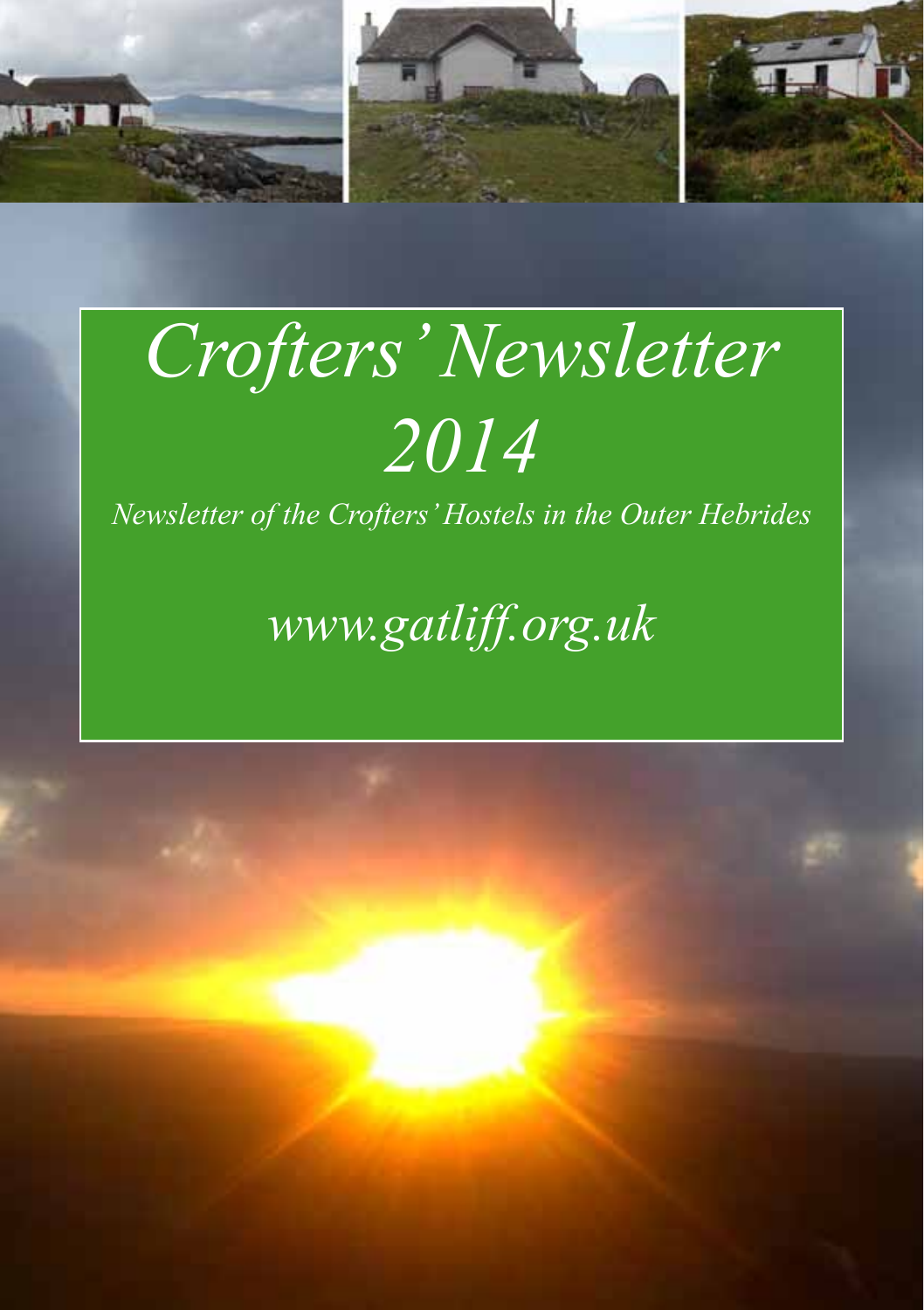

## **Newsletter of the Crofters' Hostels 2014**

This newsletter is for all who stayed at one of the Crofters' Hostels in 2013 and all who support the hostels. The Crofters' hostels are run by volunteers from the Gatliff Hebridean Hostels Trust in partnership with islanders. It is compiled from entries which hostellers left in the log books found at the hostel.

The Newsletter presents a look back on how hostellers enjoyed the hostels. This newsletter has appeared, in a variety of formats, every year since 1963, the year after the first hostel opened at Rhenigidale. Electronic copies of the 2012 and 2013 Crofters' Newsletter and the Hebridean Hostellers Newsletters no 54 (2013), no 55 (spring 2014) & no 56 (autumn 2014) can be found on our web site www.gatliff.org.uk

| <b>Overnights</b> | 2006 | 2007 | 2008 | 2009 | 2010 | 2011 | 2012  | 2013 |
|-------------------|------|------|------|------|------|------|-------|------|
| Berneray          | 2311 | 2226 | 2147 | 2752 | 2562 | 2698 | 2039  | 1864 |
| Garenin           | 1620 | 1301 | 948  | 1598 | 1573 |      |       |      |
| Howmore           | 1805 | 1727 | 1595 | 2022 | 1765 | 1760 | 1260  | 1076 |
| Rhenigidale       | 1010 | 1035 | 919  | 960  | 983  | 994  | 732   | 864  |
| <b>TOTAL</b>      | 6746 | 6289 | 5609 | 7332 | 6883 | 5452 | 403 I | 3804 |

## **Hostel Results for 2013**

#### **Jo Burgess, Editor of the Crofters' Newsletter** writes:

I am sitting in the June sunshine in Devon writing this editorial having spent many weeks trawling through the hostel registration sheets to extract names and addresses in order that the belated Crofters' Newsletter can be sent to all who stayed at the hostels who left a full postal address. It has been a long but interesting exercise. Hosteller came from far and wide from all over the UK from Shetland to Cornwall, from Norwich to Barra and from countries as far afield as Iceland and Taiwan.

Once again I did not make it to the islands in 2013 but I did cross the Atlantic to visit friends in Maine. Canoeing out to a seal island, swimming in the sea and walking in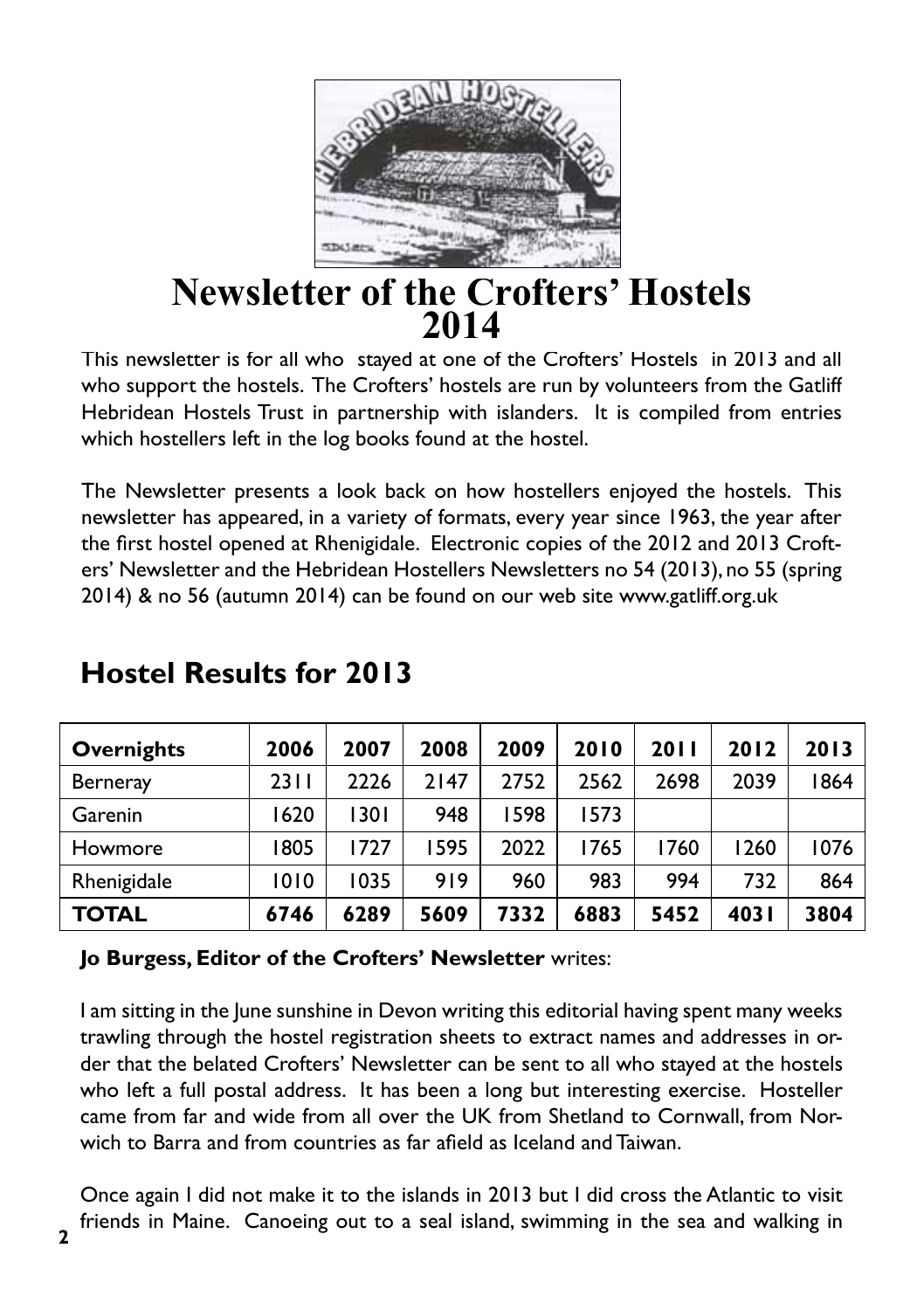some gentle 'mountains', enjoying fantastic flora and fauna and meeting some really interesting people, I could not help but be reminded of my trips to the islands. The closest I got, was my long weekend in Inverness for the 40th anniversary Runrig concert which also brought back lots of happy memories – of concerts at Heb Celt, Big Sky, the *Atlantic on the strand* and of course *The Edge of the World.* I just wished I could have made it a longer weekend and headed out west.

I recently read a book called *The Old Ways* by Robert McFarlane in which he described the walk out of Rhenigadale where he stayed in the hostel. Such a familiar way for many of us – truly one of the best walks to one of the most special places I know.

As always, I ponder whether any of the young people who were with me here in 1985 on the Schools Hebridean Society Expedition have ever come back. So I will start on Harris.

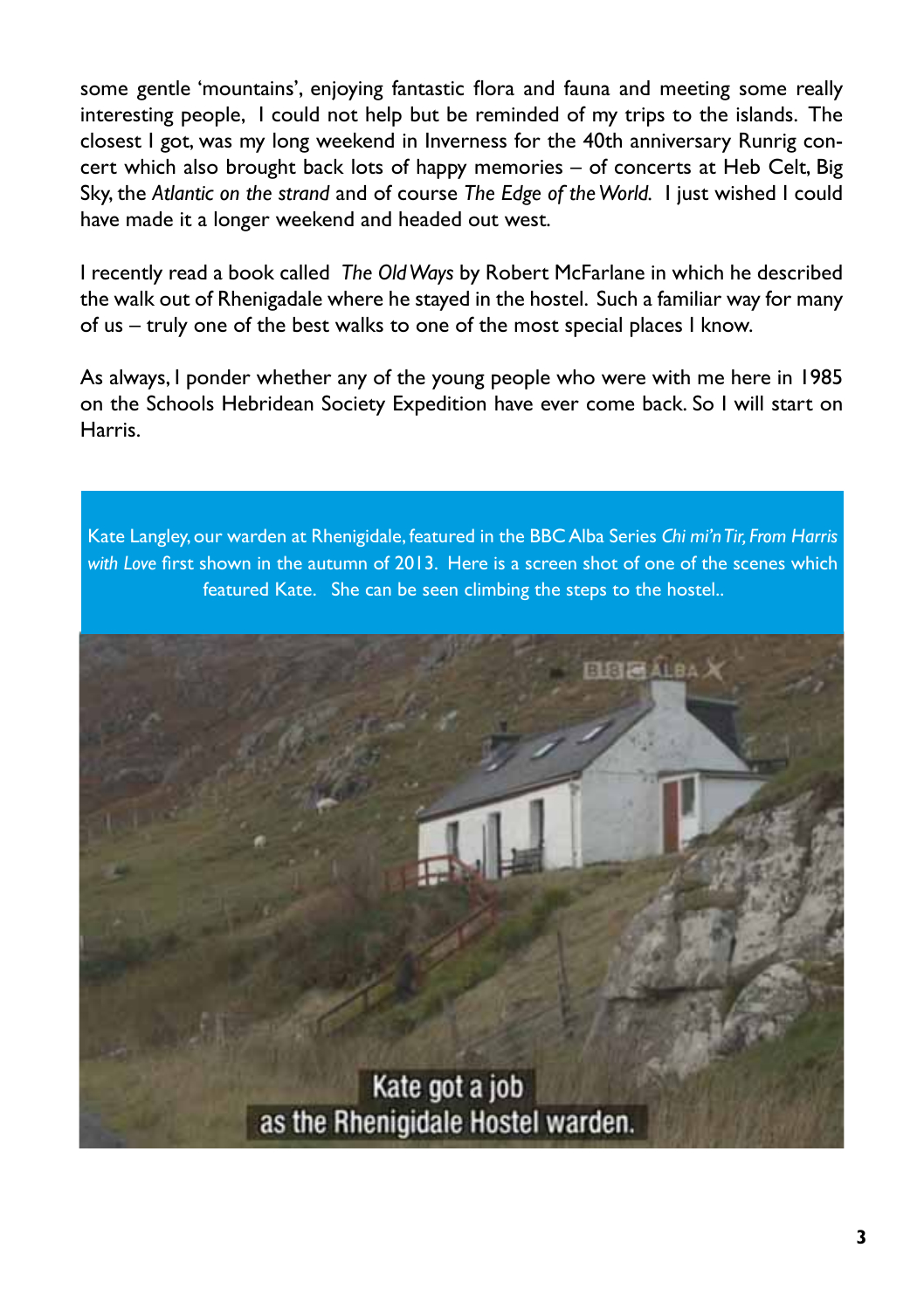## **Rhenigidale**

Rob and Mary from Inverness enjoyed beautiful walks in sunshine in April. Bernn was back after 30 years and thought it still had the same atmosphere and was a great place. Angela thought it was a fantastic location and Jenny and Sheena fell for Harris.

Peter and Janet Davies from Wallingford who had hostelled in many countries wrote that "we will remember Rhenigadale with particular affection."

In May a hosteller who stayed three weeks wrote that in May after sun and rain one afternoon everything was covered with a white blanket of snow. They praised the new kitchen shelves and Kate's work to keep the hostel in good shape.

Sandy and Neil Comfort wrote "great little hostel in a superb setting". Gavin and Sharon from Preston heard the cuckoo, Fiona from Uig wrote that it was the best bolthole ever, Marion from Wales also heard the cuckoo on a walk along the coast line and Margaret and Alan from Manchester walked up An Clisheam and saw a mountain hare and posssible eagle above the summit.

In June Tapsa was here from Finland. Tom Nicholson from Oxford wrote that it was a "wonderfully remote and peaceful place". Philip from Chicago wrote "Rhenigidale is perhaps the ultimate combination of tranquility and beauty, a lovely location for a youth hostel and for travellers to rest their tired feet". In June there was a heatwave and Bob and Hamish did Clisham and Toddun. Derek from Plymouth (not far from me) recommended the postman's path. Mark and Claire from Dumfriesshire enjoyed plenty of birdsong. John Dickson from Inverness praised Kate for going the extra mile. Sian and Paul from Glasgow were on their first visit and fascinated by the history of the hostel, wrote they were sorry to have missed Roddy., the hostel's first warden. (Those who did meet Roddy will never forget him. He was a real character and a very generous man).

In July French cyclists had ridden against the wind via Inverness and Skye to get here "to this beautiful, amazing, gorgeous place of peace and shower." Eunice from Kenya found her inspiration





Lovely clean fridge. Thank you to the hostellers who kept it clean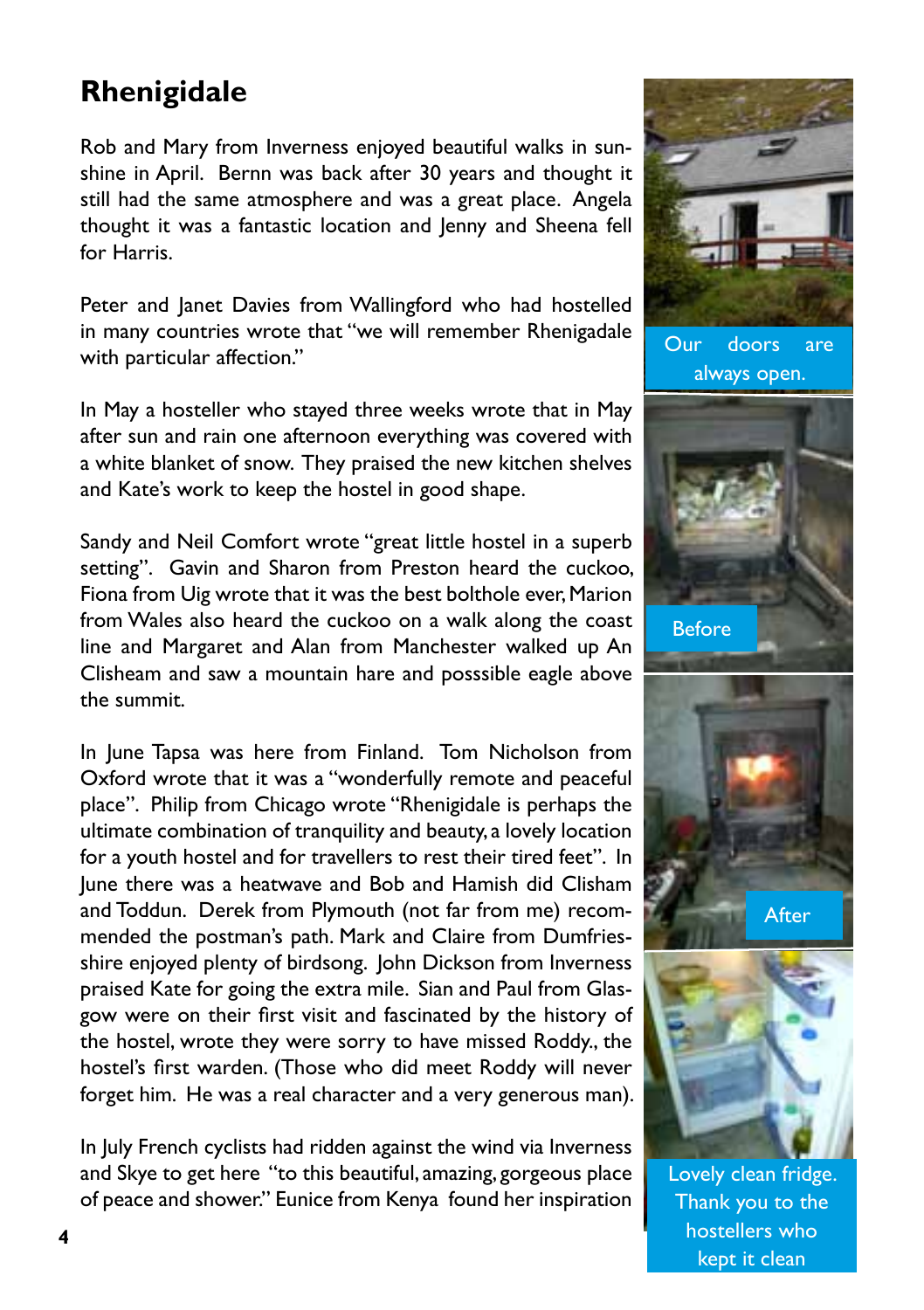for her thesis "where the sea mist meets highland fog".

In August the condition, feel, atmosphere and views from the hostel were praised by Andrew from Nantwich writing it is "simply the best hostel in Scotland." Adrian caught eight good size pollock and one mackeral. Chris Eley from Oxfordshire had an adventure with his bike going from Tarbert via Molinginish to the hostel arriving very late. Mike and Mairi from Bethesda wrote that Chris's adventure showed that the spirit of Gatliff is still strong and Gatliff's suggestion that "the motor car has taken away the thrill of travel" has not permeated everywhere (despite the road to the village).

In September Maggie and Peter Morgan from Peebles were only going to stay one night but stayed three. Rosemary and Ian Costello from Leyland stayed longer than intended too and enjoyed the company of the Stornoway Canoe Club and went away with many happy memories to treasure. Like many others they thanked Kate for being so helpful and welcoming. Roddie, Isi, Megan and Katie from Stornoway had a great evening in front of the lovely roaring fire listening to stories and playing card games while listening to the wind. Kate left a note for Peter Clarke to say she had a great walking day.

In October Rhenigidale saved David Hine from Edinburgh after the wind killed his tent on a planned back packing trip across North Harris. Another hosteller wrote that Rhenigidale was "the best hostel in two decades of hostels around the world." Also in October John Joyce saw a hedgehog – it had had a long walk !

In November Issy, Kate and Daryll from Cornwall retreated from camping in extreme weather and especially enjoyed the visit from the trick or treaters and their rendition of *Puff the magic dragon.*  Other hostellers including Juraj and Ellie from Newquay saw the Northern Lights and an otter. Kevin and David from Belgium enjoyed a cosy hostel in what they described as "rough meterological circumstances."

In December Lawrence Washington (former editor of this newsletter) was back and enjoyed the Morso, the wireless and in the big lightening storm the emergency lighting came on as the electricity went off. He dodged the snow showers around Loch Seaforth and popped up Toddun. He wrote that he was looking forward to the "curly green path and a Cal Mac curry"!







22 August 2013: Peter Clarke, chair GHHT, at Loch Trollamarig "40 years ago today I walked from Tarbert to Rhenigidale for the first time." Pic: www. johnmacleanphotography.com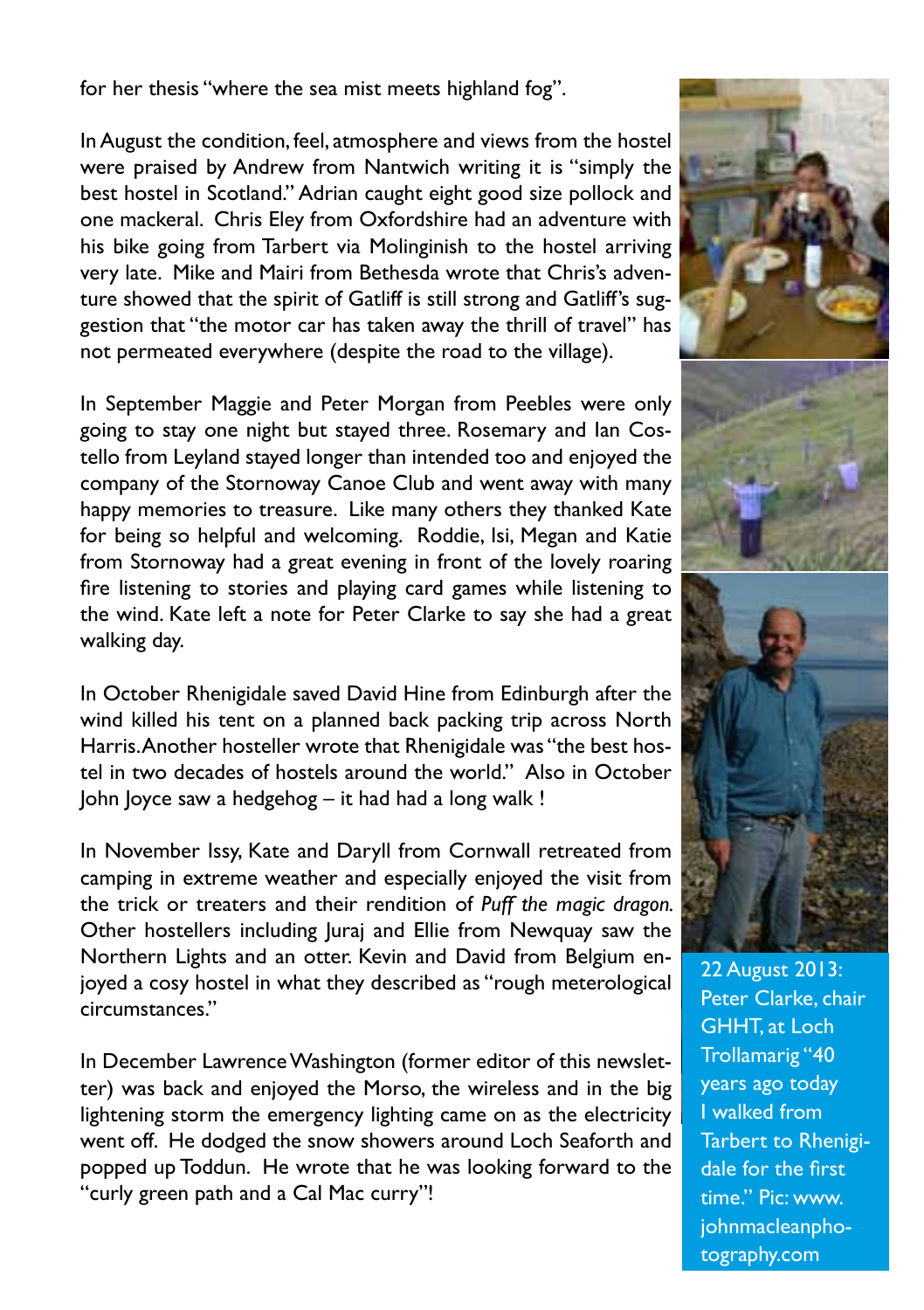A Christmas card was also received by Kate from Jill in Germany who was looking forward to returning in the spring and hoping there would be no snow on her tent.

Braidie wrote "Bliadhna Mhath Ur agus tha Reinigeadal gle math" – happy new year and Rhenigidale is very good.

Jorg from London wrote that Rhenigidale is perfect and he hopes it stays exactly as it is. Once again he had a delightful time.

Eddie from Kendal in February thanked everyone for their work on keeping the hostel stocked with fuel, well maintained and open to all.



Stornoway Canoe Club visit - September 2013

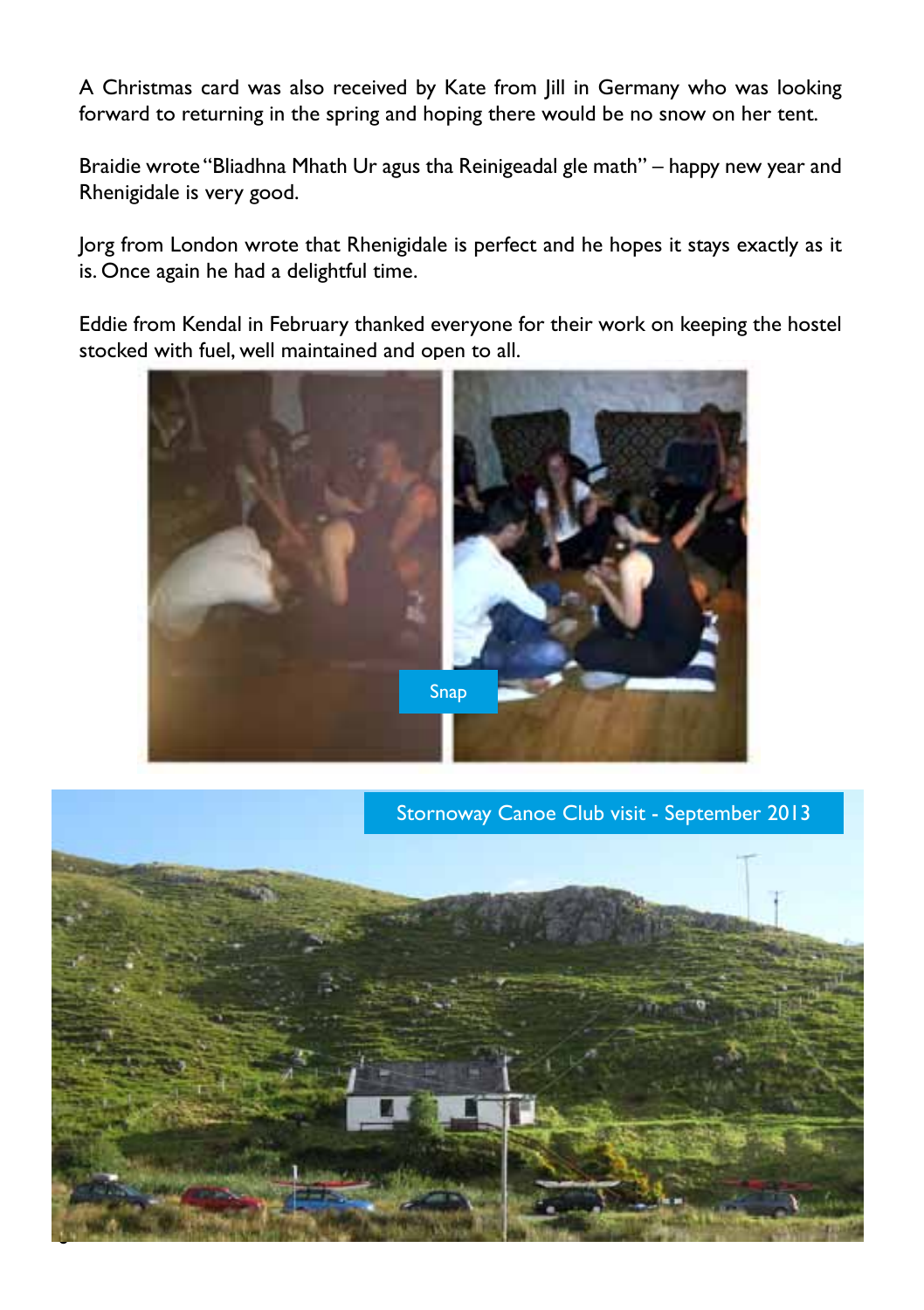## **Berneray**

The hostel was described as cosy in March. David from North East London was here ten years after his first visit and found Berneray as beautiful and unspoit as ever.

In April Steve from Oban wrote that it was very windy. Peter and Janet Davies from Oxford found it hard to leave "this special place" – these hostels being the lasting memory of "our Hebridean times." A Norweigan visitor loved it. Doug from British Columbia thought it "a great place to commune with God – and thanked the Gatliff family, Trust and volunteers. Georgina from Kendal opted for a later ferry because she couldn't leave.

Steve from Oregon was here in May and once again found that the peace and serenity is good for the soul – it being his favourite place in Scotland. Neil Pinkett (who wrote the Rhenigidale walk book), wrote that discovering the hostel and the island in 1993 was one of those pivotal moments that changed the course of his life. Gavin and Sharon from Lancashire wrote that it was a five star hostel and Yachen from Taiwan showed his appreciation with a drawing (below).

In June the sun shone brightly. Dee Butterly and Michael from Edinburgh wrote it was a beautiful little place, there were lots of lovely people and that they felt rejuvenated for their cycle ahead.

In July Nancy from Canada wrote "beautiful setting, great accommodation, lovely time". A Welsh visitor found it provided food for the soul. Vicky was blown here from South Uist and wrote "what a view". Another visitor wrote that the photos on the internet don't do it justice.

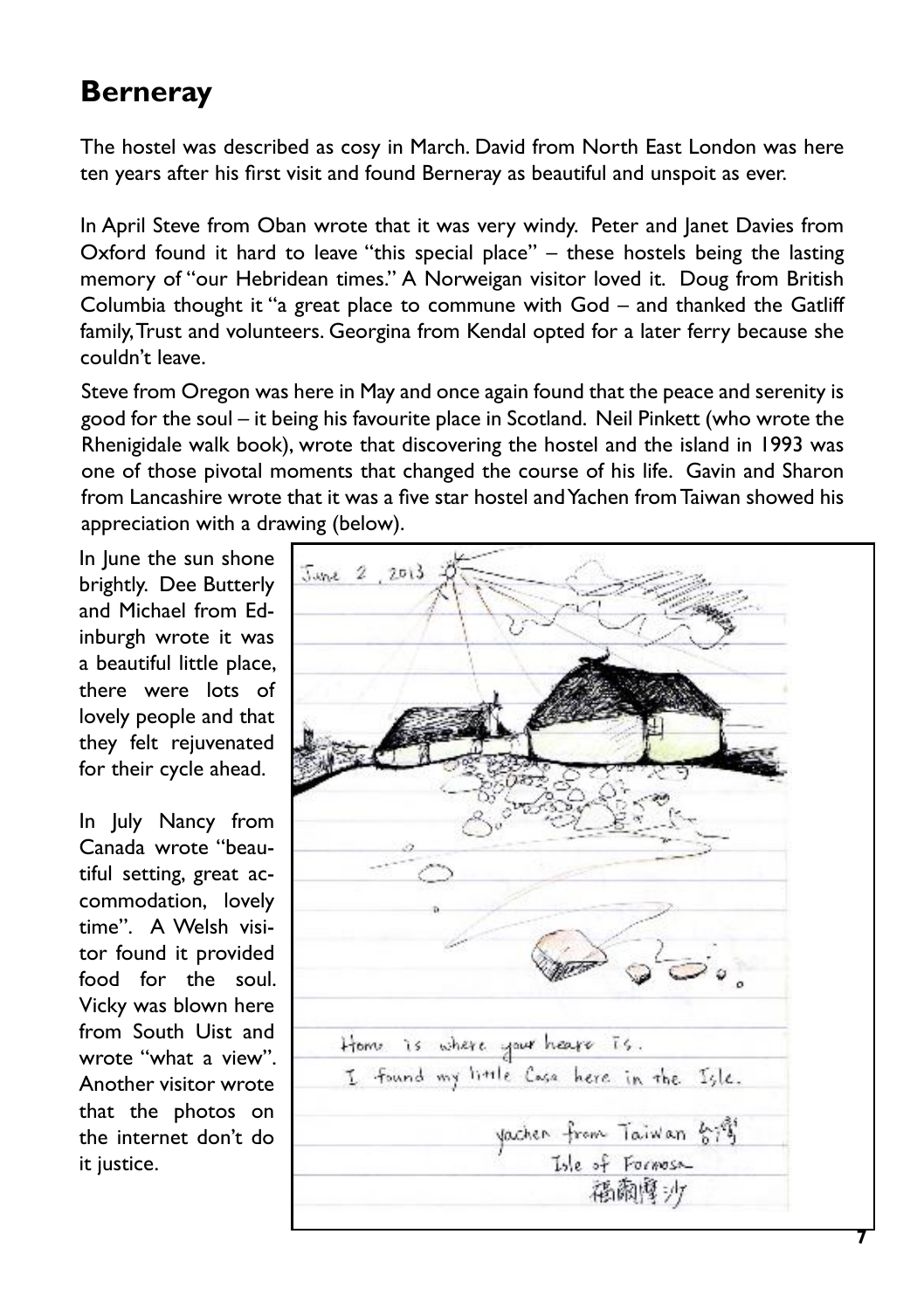In August the Vivian family thought it the highlight of the Uists. Hilary and Thomas were here for the first time since 1996. They had met whilstThomas, from France, was hiking round Scotland. They were back with their two sons and lots of happy memories of Annie and Jessie. "It is a special place and it was great to see it looked after and comfy." Lily from Tasmania and Greg from Hull wrote "Heavenly."

In September Scott from London wrote that it was "simplicity at its best'" A Danish visitor wrote "time to relax and contemplate." Richard and Ayesha from York were here after 22 years ago on their honeymoon and wrote, "this place hasn't changed a bit in all the important ways."

In October a white tailed eagle flew over and a visitor wrote that the hostel was next to nature (any

closer and my socks would be full of seaweed). Another hosteller from Ayr enjoyed a good sing song and the company of other hostellers. Jessica and Andrew from New Mills in Derbyshire on the other hand had the hostel to themselves and enjoyed the cosy room with the rain hammering down outside.

In November Alex and Neil who were Scottish and proud cycled through wind and hail to get here from Barra. In December Jorg was here again for "another memorable solstice" and in January Liz and Steve woke to a sparkling cold sunshine.



Berneray's fridge is put to good use by 'foodiie' hostellers

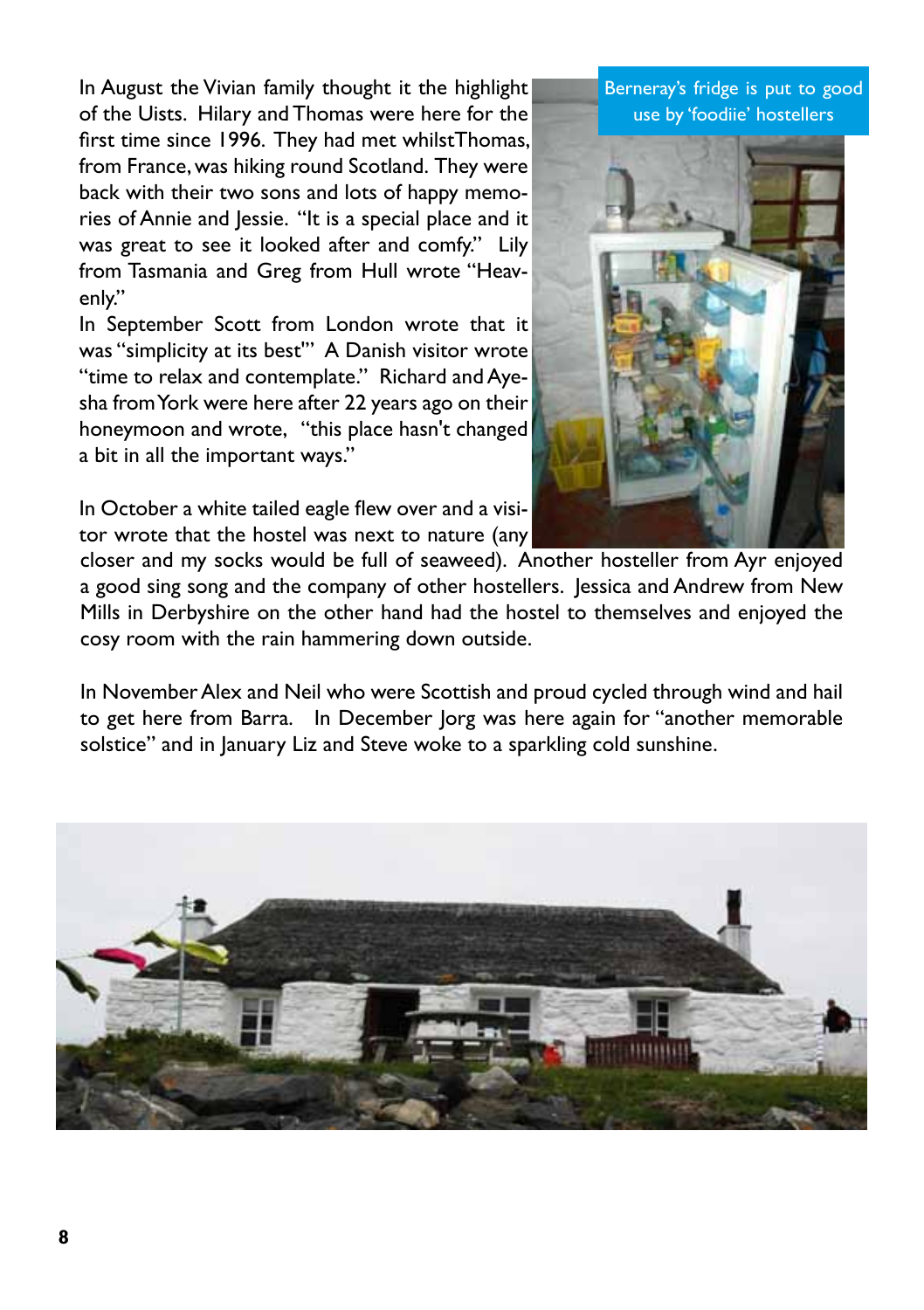

The view from the Honeymoon Suite on a misty day



The dark Hebridean night is outside but you are warm in the hostel by the stove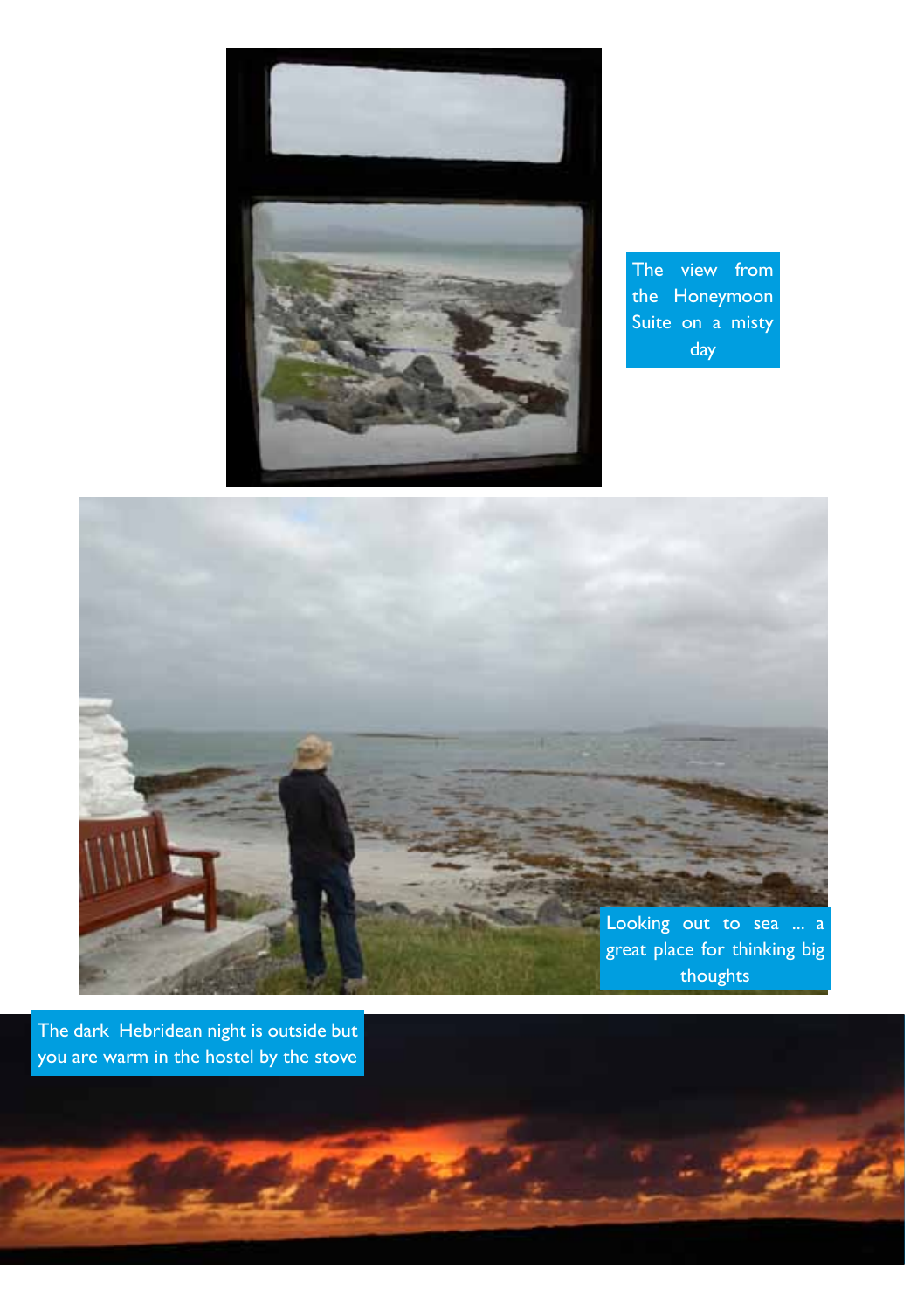## **Howmore**

In February George Winks from London rolled in with beautiful weather and had the whole place to himself for 5 days of Gale Force 10 winds and storms whilst huddled by the fire.

In March Gordon Birnie enjoyed glorious weather – cold wind but sunny and excellent visibility. He climbed Beinn Mhor and with six inches of snow and gale force winds on top experienced a high wind chill. From Hecla and Ben Corodale on the next day he enjoyed suberb views to Harris hills, Skye Cuillins and Rum all covered in snow. In contrast the flat Monarch Isles were bathed in sun looking almost tropical. He enjoyed suberb wildlife including 30 plus Shelduck, Golden Eagle, Merlin, snow bunting and the footprints of an unknown mammal – South Uist Yeti? He wrote that the local people were friendly and welcoming and told stories of their way of life, past and present, and geneology which stretches round the globe. Together with their music and culture made for for a unique experience



Also in March hosteller wrote up his visit to Eriskay in Gaelice. It was bright – Tha I breagha. RH (Richard Hewitt from London) enjoyed a great dawn chorus on Easter morning.

In April William and Fiona Griffiths from Hereford wrote that it was a lovely peaceful place and a warm welcome from the warden. Cyclists heading north enjoyed cold but clear blue skies and fantastic views and spring birdsong in the machair. Later the weather turned just a little damper and colder. A few days later it was a glorious day for cycling after days of gales and quick dashes between gusts of gale force winds. The hostel was described as a beautiful sanctuary and welcome in a wonderful precious landscape. The wind was so bad later in April that Anna was driven off Beinn Mhor.

In May Neil Pinkett wrote in his beautiful writing that he was really thrilled to be at Howmore again for the first time since 1997. For Neil the stormy winds subsided and it was still. He had a memorable walk to Cnoca Breac along the shore "with the mountains on the east pitch black beneath towering charcoal grey clouds, whilst the beach was bathed in light and out to the west marsh mallow clouds levitated like buddhas above the sea. It was one of those occasions to be truly awed by the drama unfolding all around me. Whilst I have been writing this our friend the corncrake has been singing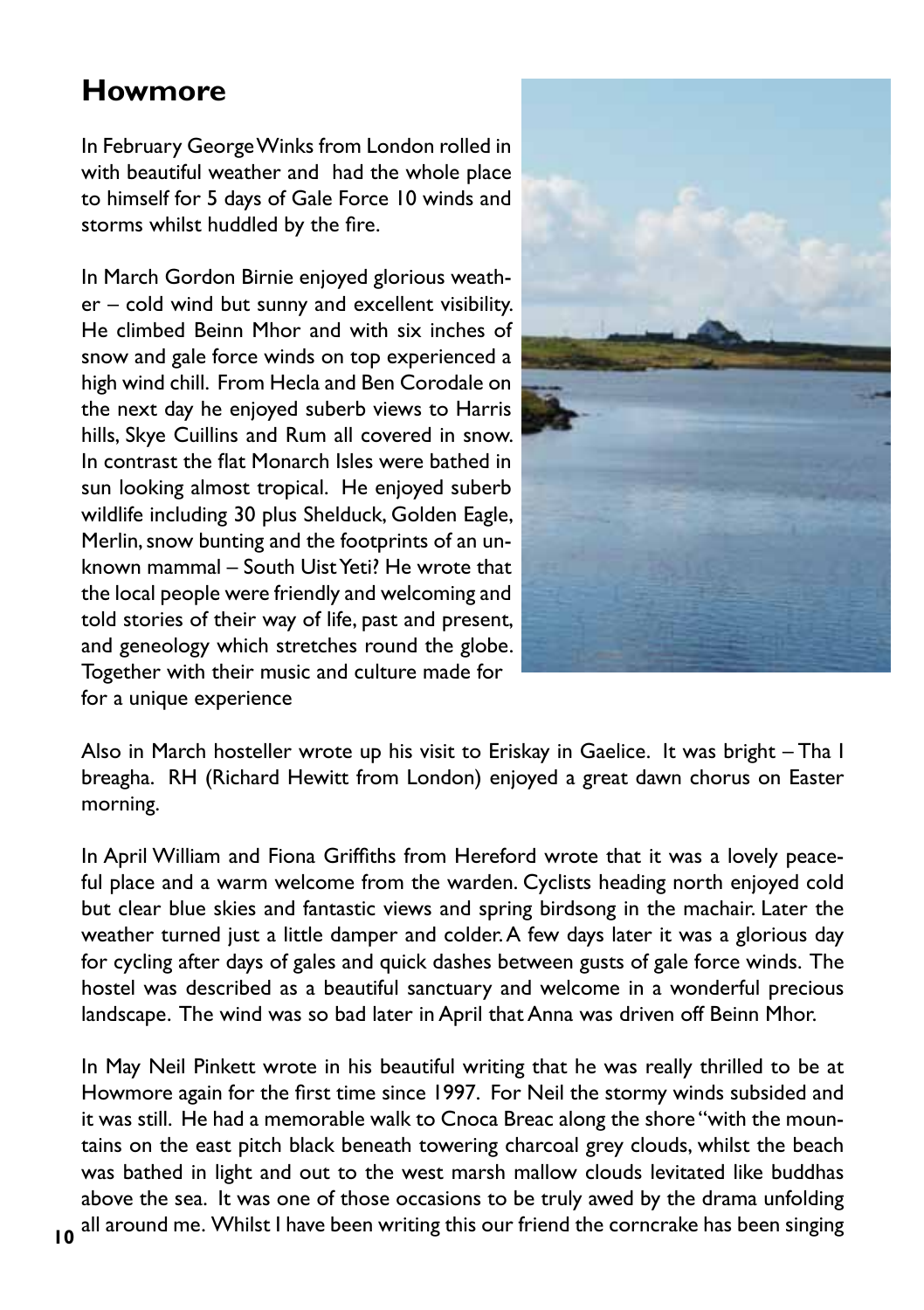his favourite song constantly so it's a bit like trying to write poetry while the dentist is drilling a tooth ! In concert with the corncrake was a snipe and an unidentified pair of birds which sound like a squeaky toy – surreal but in a good way". Neil wrote "I love this place" and someone else wrote "I do too."

Later in May hostellers described bright patches of down light amid scudding high cloud and a strong southerly wind with freezing temperatures. The lack of spring was taking its toll on Crofters and fishermen but did not seem to affect tourism with 40 cyclists coming off the ferry on bank holiday monday.

Gavin and Sharon from Lancashire had enjoyed a 12 day whistle stop tour from the Butt to Eriskay during which they had seen amazing bird life including White Tailed Sea Eagles, Hen Harriers and Short Eared Owls.



In June Margaret and Alan Manning from Manchester enjoyed watching the Renfrew crew win Jenga. During the next couple of days they climbed Beinn Mhor and visited the local museum and cafe. Yachen from Taiwan was simply enjoying it and wrote that the Western Isles were amazing. Liz and Dave Wilson from New Mills cycled through last year but this year returned to climb the mountains on a beautiful day and although it was a long day it was well worth the effort. Elizabeth from USA enjoyed fantastic weather, great walking, friendly people and a welcoming warden. A return visitor wrote that it was good to see the improvements and that they managed to light a fire in one attempt. Andy and Sian Lang from Clun had to try a new tent pitch because it was too windy and as usual enjoyed meeting interesting people. A hosteller from Milngavie heard but did not see the corncrake and wished they could stay longer. Later in June it was too misty for Beinn Mhor but despite the gale outside it was cosy inside for Victor and Linda from Rossendale. For Paul Redgrave from Sheffield Howmore was a welcome resting place after a day battling northward on his bike from Barra against a fearsome wind. Malcolm MacKay from Aber-

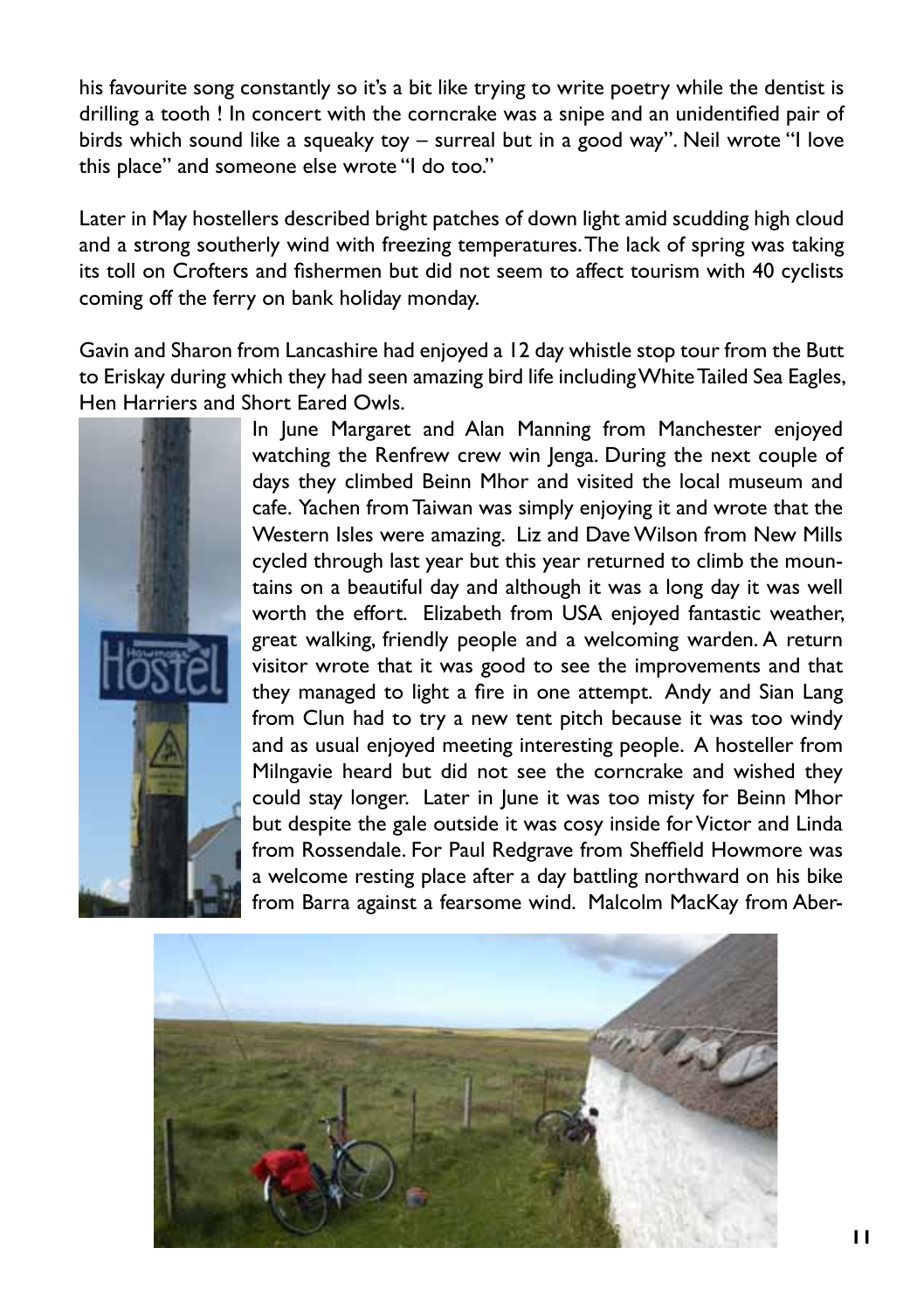deen was back after a year's wait and it felt good to be back. Another hosteller was forced back from Beinn Mhor due to the wind on the ridge but wrote that they would be back. Uli from Stirling was back for the first time in two years and was impressed by all the renovations and especially loved the hot shower - a sentiment also expressed by Heather and Tony Connellan from Maidstone.

In July Malcolm (who wrote he has been around for a while) lamented the change from basic to modern hostels. Colin received a very friendly welcome from Betty and wrote that "some of the sights to have graced my eyes have been 'chicken soup for the soul'" and that he had learnt a thing or two about the Hebridean aviary from Vicky. Naomi Westwood from North Corran came upon Howmore by chance weary from too much driving and sight seeing. She lay in the machair and listened to the peewits and a faint but eerie rasping sound – have I heard the notorious corncrake? Others wrote that you do not have to roam to Kiwi country – it is all here and many thanks to the Gatliff Trust for the chance to stay in such a special place. Jan and Mairi from Glasgow were enjoying their third trip and catching up with Betty. Another visitor came upon Howmore by chance. Hostellers from Sutherland met lots of friendly people and had a good time. Oliver Chamings from York wrote that the hostel was a joy.

In August Pam and Steve also from York were on their second visit and found it a



great place to get away from the trappings of city life. It was wet and windy for AH (Hyde) from Macclesfield and Rachel from Ambleside too was resting from the wind as were the Bates family from Dover. Hilary from Inverness was back for the first time in 30 years and wrote that it was lovely to find the same atmosphere and a cosy stopping place. Lesley Burgess and Nick Taylor from Sheffield enjoyed a couple of days mountain walking in fog and drizzle and got very boggy feet and thanked those who keep "these special places running". Others escaped from wet tents and enjoyed the hot shower and a bed. Others too escaped the wind and rain and someone else was based here for their excursion to Stillgarry in search of the Clan Currie Cairn.

In September Steve Bannon from Oban stayed after

kayaking the remote east coast. Franz from Bath wrote " like the flowers of the machair I may be gone but will return. " A travelling Kiwi was there on their own but thought it an exceptionally idyllic place. Nigel and Sue Bond from Rossendale arrived here from Barra by bike despite a puncture, thanks to the assistance of a van driver with a spanner. Having purchased spare inner tubes and an adjustable spanner they were feeling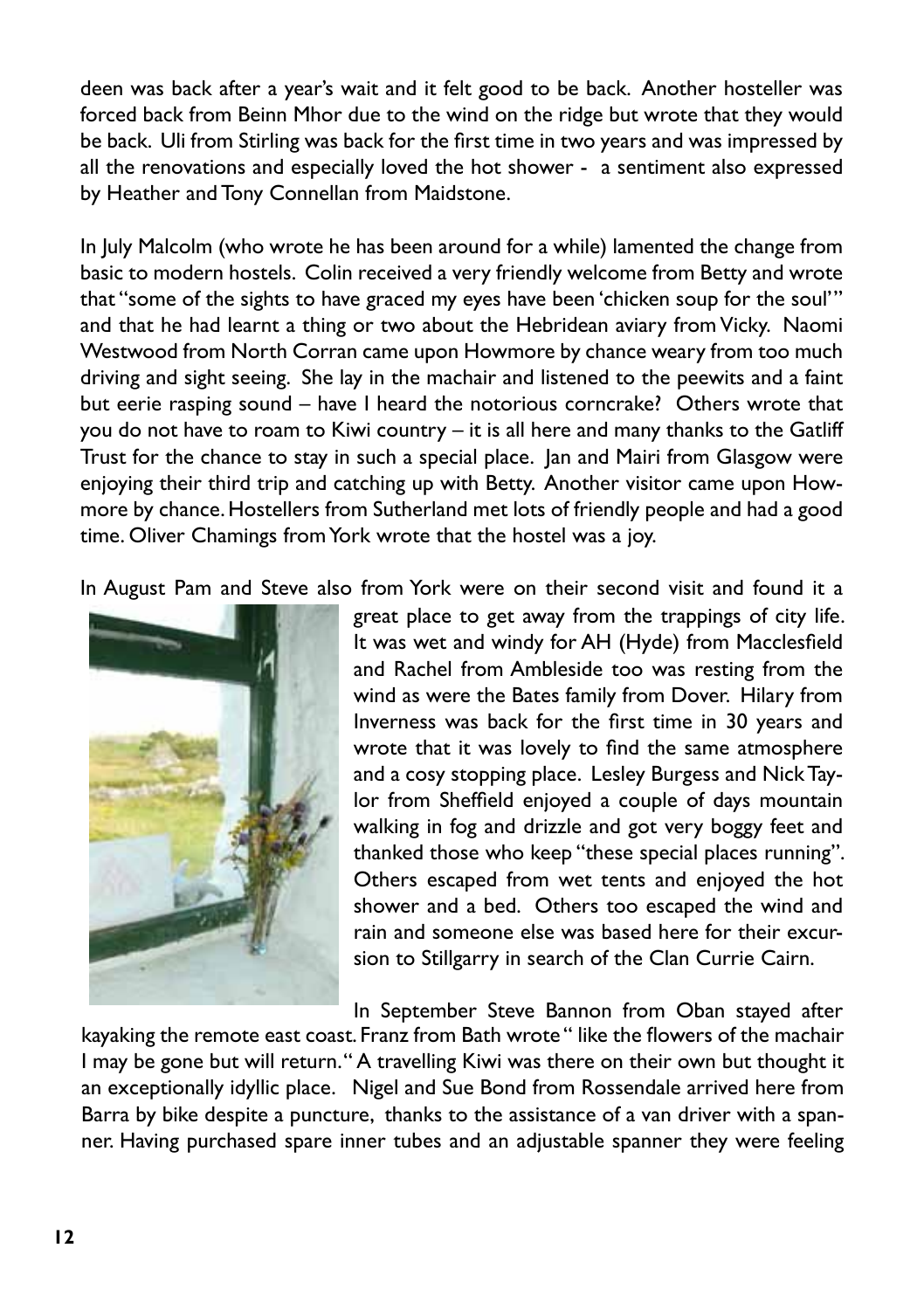

better and looking forward to a cosy night's sleep.

In October Thomas from Belgium wrote that "these are the best hostels ever in a really beautiful place" and thanked everyone. For another visitor Howmore was their third Hebridean hostel but the weather had changed from sun and blue skies to low grey slabs of cloud and whistling wind.

In December a German hosteller wrote that the hostel had changed quite a lot since they came here for the first time in 1978 and "the changes were – mostly – for the better."

Jorg wrote – "what a great place to spend New Year's eve"

#### **Keep in touch. Join the Trust**

We would be pleased to keep you in touch with the hostels. Why not join the Trust? It only costs £10 a year. You will receive this newsletter annually, our Hebridean Hostellers Newsletter which appears twice a year and all other publications including our Annual Report. Above all you will have the satisfaction of knowing you are helping to keep the hostels going.

A membership application form is enclosed. It can also be downloaded from our web site www.gatliff.org.uk or sent to you by email. (Please contact ghht@gatliff. org.uk)



Seat at Howmore dedicated to Arthur Meaby, a great hosteller, who died 10 years ago. A founding trustee of the GHHT, who did so much to improve all the hostels. **13** Sadly, Arthur's brother Roy, also a member, died during 2013.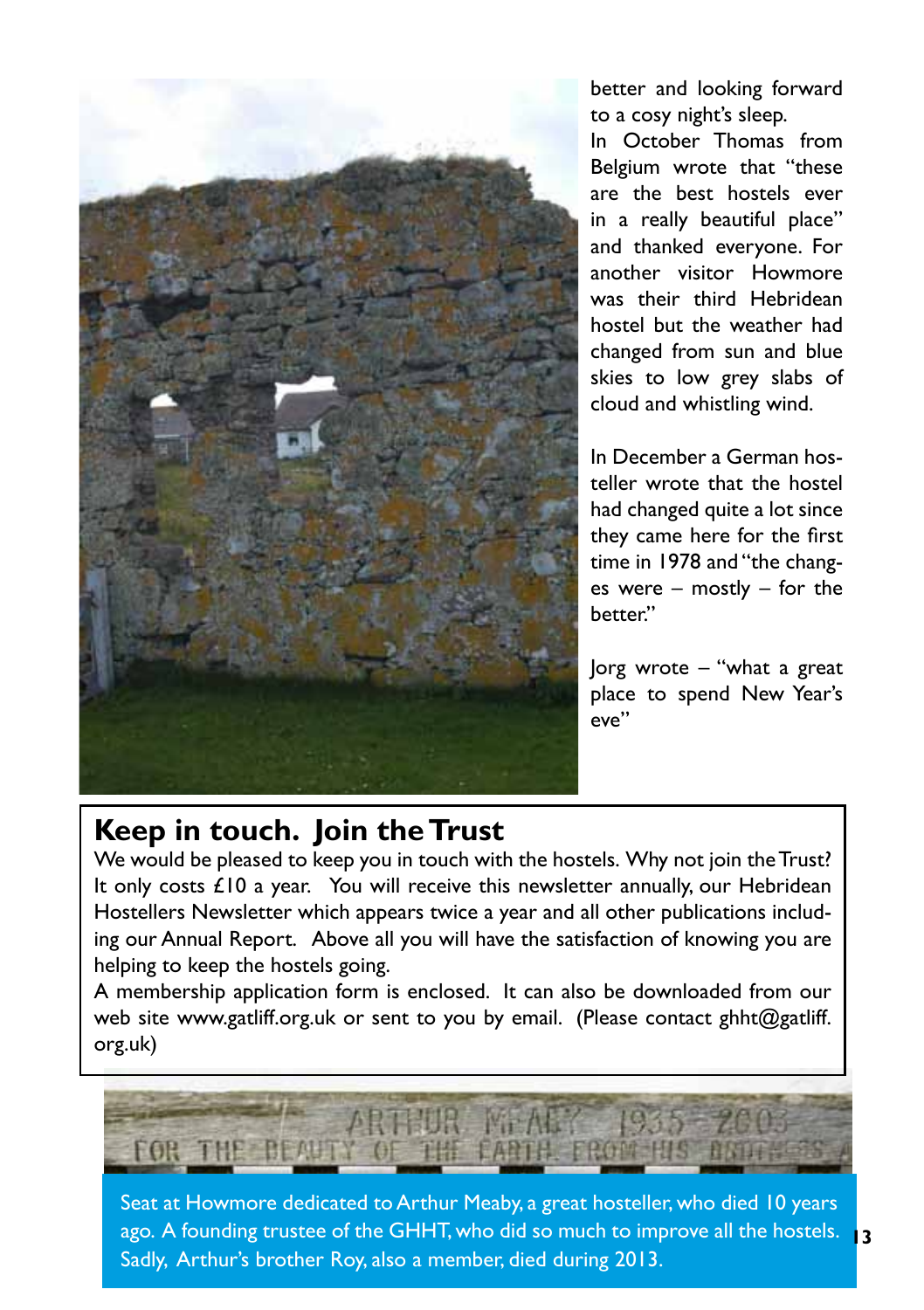## **The Gatliff Hebridean Hostels Trust in 2013**

#### **Trustees**

Peter Clarke (Chairman & Company Secretary) Matt Bruce John Joyce (Work Party organiser) Steve Glover (from February to lune 2013) John Humphries (Editor Hebridean Hostellers Newsletter) Philip Lawson (Treasurer) Dave Matthews Julian Paren

**The Gatliff Hebridean Hostels Trust** is dedicated to running Berneray (20 beds), Howmore (16 beds) and Rhenigidale (12 beds) hostels, in partnership with islanders, to a sound basic standard. Its goal is to provide hostellers, including young people of limited means, with the opportunity to stay a while to get to know, and maybe come to love, the unique culture and natural environment of the islands. (We are part of the Scottish Youth Hostels Association (SYHA) family.)

### **Berneray**

We carried out maintenance work at Berneray during the year. A great deal of work had been carried out at Berneray during 2012 which stood us in good stead during 2013.

The hot water system and the high cost of electricity caused concern. The hot water system was improved and new storage heaters were installed.



The north - south spinal bus service in Uist starts at Berneray Youth Hostel & goes via Howmore to Eriskay slipway (for Barra).

Full timetable information is available at: http://www.cne-siar. gov.uk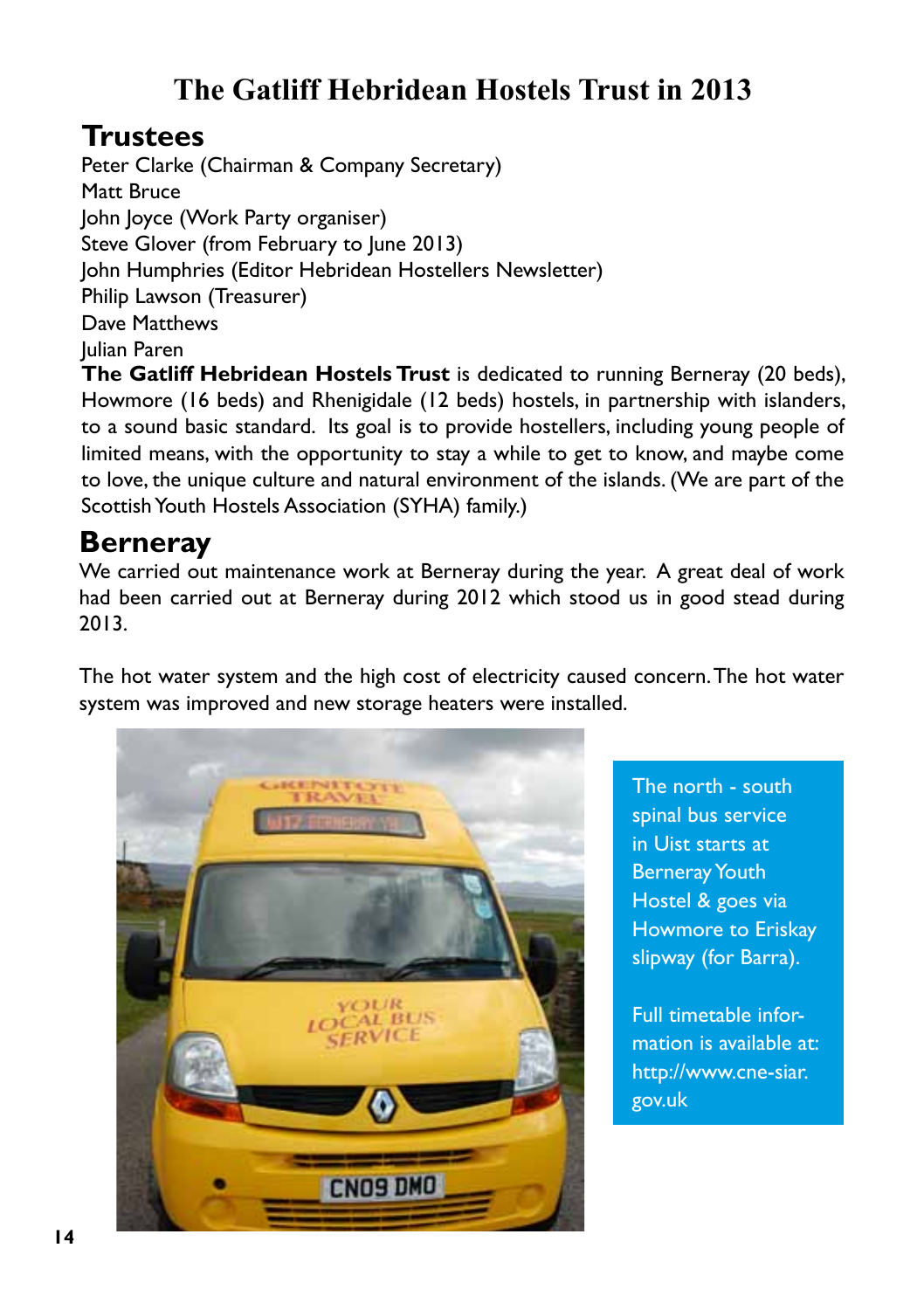## **Howmore**

The Howmore Appeal was launched in June 2013 with a specially produced colour appeal leaflet and a special edition of the Hebridean Hostellers' newsletter. £47,000 was needed for improvements to the thatched building, the stone barn annexe (Common Room building) and the lesser stone barn.

Prior to the launch of the appeal we had re-constructed and re-thatched the roof of original hostel building and installed high grade roof insulation and modern heating. A further £7,000 was needed to pay for the creation of a new shower, toilet and washroom facilities in the porch. This included new plumbing and water heating, a new electrical connection to the building and a new electrical system in the building.

£30,000 was needed to improve the kitchen and upgrade the common room facilities in the stone barn annexe (Common Room building). This includes improving the shower and toilet facilities. We must also re-roof this building and install high grade roof insulation.

 $£10,000$  is needed to upgrade the lesser stone barn to provide overflow summer accommodation and secure storage for cycles and canoes. This building is smaller than the Common Room building and is not in such good condition. The improvements will make much better use of the space. The building needs a new roof with high grade insulation, a new damp proofed floor, an upgraded electrical system, new windows and a new door.



The response from donors was phenomenal and rapid. By the end of 2013 105 donations had been received amounting to £18,601. (Now: towards the end of 2014, over £30,500 has been received. Thank you. )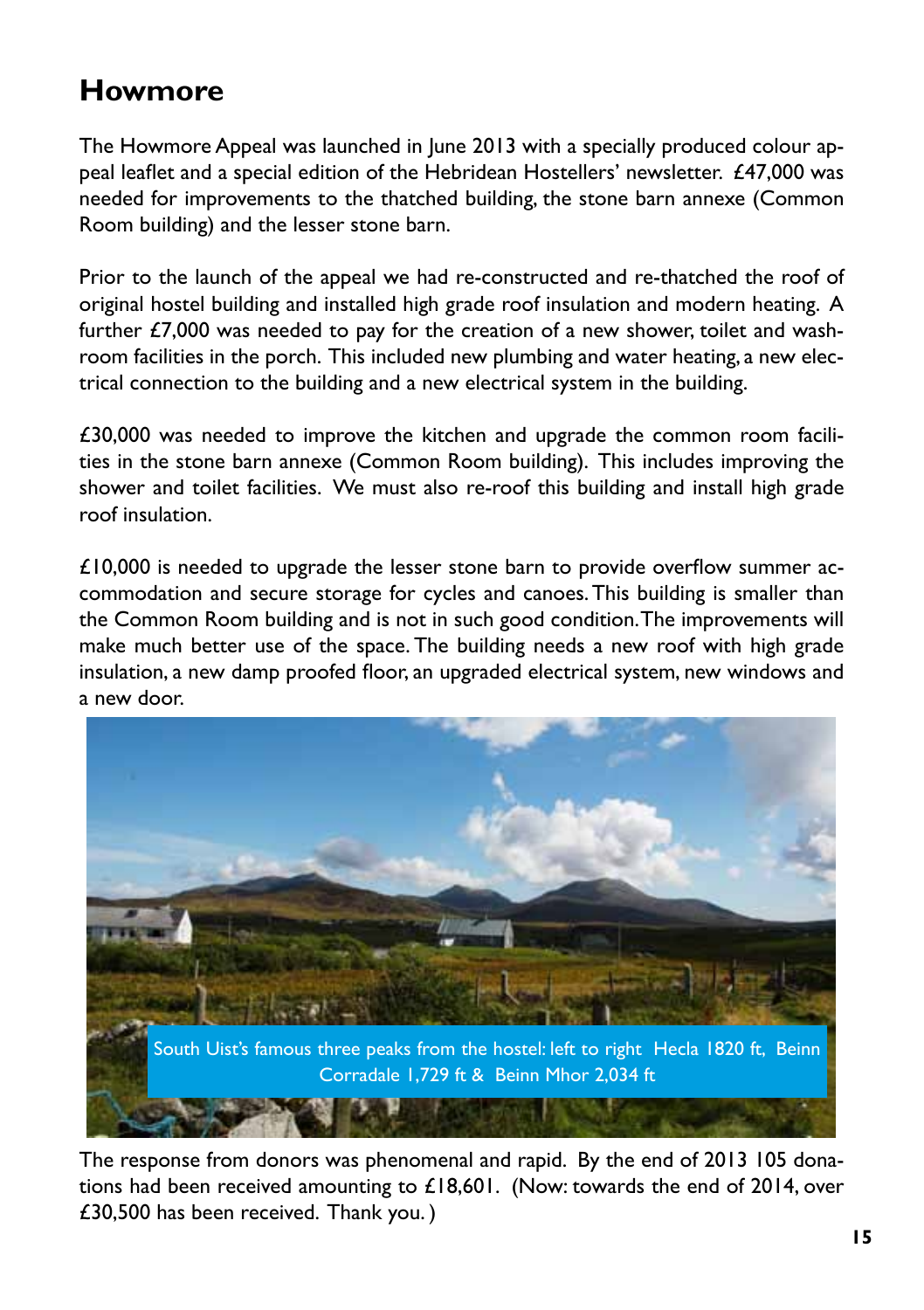A high proportion of donors signed Gift Aid declarations which, all being well, will allow us to collect an income tax refund of  $£2,400$ . Donations are still being received, so if you, or any other hostellers, wish to give a donation it will be very gratefully received and put to good use.

Many donors sent messages with their donations. For example: "We had a wonderful time at Howmore, so it seems only fair to help with the maintenance!" (Anon); "Had a wonderful time there!" (Anon); "A very worthy cause. We visited all of the hostels run by the Trust as part of our first Scottish mission in 2011. Thanks!" (Sam Jones); "30 years since I stayed at Howmore but loved it. What hostelling is all about!" (Anon); "Good luck with the appeal. I hope to visit Howmore again soon." (Anon); "Fantastic hostels." (Niall Wallace); "Wish I could afford to give you more." (Anon); "For Howmore – many happy memories of South Uist and hope to return soon" (Bronwen Currie); "Keep up the good work." (Alistair Cant); "I plan to visit again sometime…" (Anon)

Thanks to the funds received from the appeal, during the year, we were able to complete the remodelling of the porch in the former hostel building. The new shower



and toilet look good and have greatly increased the comfort and amenity of the shared sleeping accommodation. Work also started on the common room building. The new kitchen was constructed and largely fitted out, but some work was carried over into the New Year. The

kitchen was, however, left perfectly safe and serviceable. Indeed we have been able to keep the hostel open throughout the work.

The bigger kitchen has two cookers and much larger work space which should make it easier for several hostellers to use the kitchen at once. Though the work was not completed in 2013 it was completed in 2014 in time for the Easter holidays.

#### **Howmore Appeal**

The Howmore Appeal is still open. £17,000 must be raised to complete work as planned. If you can help we would be grateful for your contribution, however small. See www.gatliff.org.uk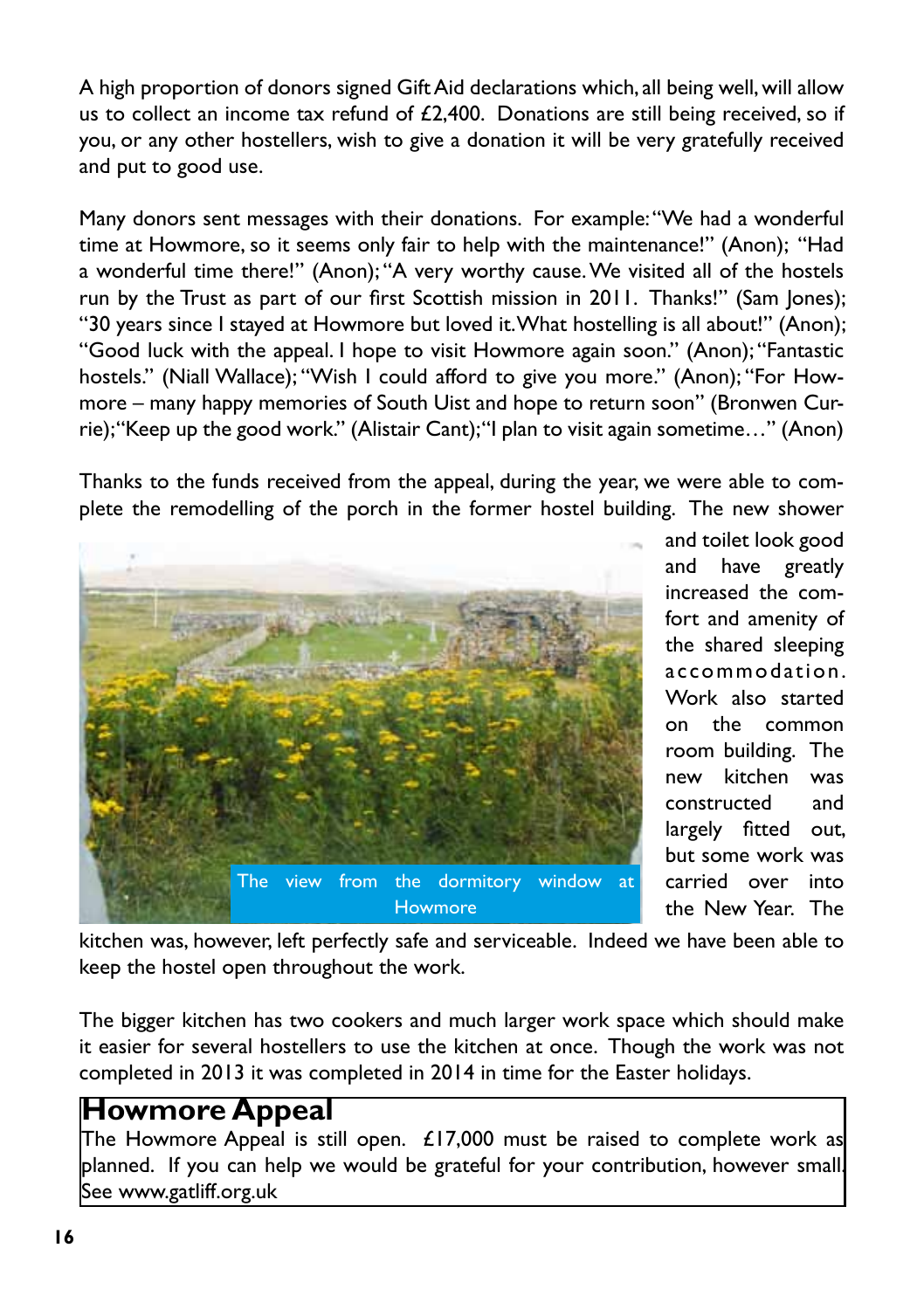## **Rhenigidale**

Rhenigidale had a good year. It received Two Star status from Visit Scotland, and in autumn 2013 was given publicity in the programme *Chi mi'n Tir, From Harris with Love*. Our warden Kate was one of the 'stars'.

In awarding Two Star status Visit Scotland said, 'Due to the recent investment and improvements the hostel now merits a two star award... At the time of this visit all expectations for this award were met.' Subject to normal wear and tear they would continue to be met throughout the coming year. The report went on to note 'There is new easy seating in the lounge. The toilet and shower room were repainted at the start of the season and the paintwork is wearing well. There are now blackout blinds over the Velux windows and two of the windows have also had the 'blown' glass replaced. The mattresses have been renewed with some better ones. Both of the bedrooms have been decorated this year. The paintwork looks excellent and some framed pictures have been added. The kitchen has been completed and the worktops look very practical and should be hard wearing. A new drying room has been added this year.'

Earlier in the year the drains were remade with new brick work and blockages were removed. At the end of the year it was agreed to replace the skews. We hope that this will resolve the issue of occasional damp in the kitchen.



Hostellers recorded their appreciation. Ruth Gilbert said, "Had an amazing week on the islands. Stayed in Howmore and Rhenigidale hostels. Loved every minute. The hostels were just what I'd hoped for, had everything I needed and the company was great. Would recommend to anyone going there. Hope to be back." Other hostellers said, "Thank you very much for the most amazing place. It has got a very special feel and atmosphere." "Simply the best hostel in Scotland with a very good and hard-working Kate"

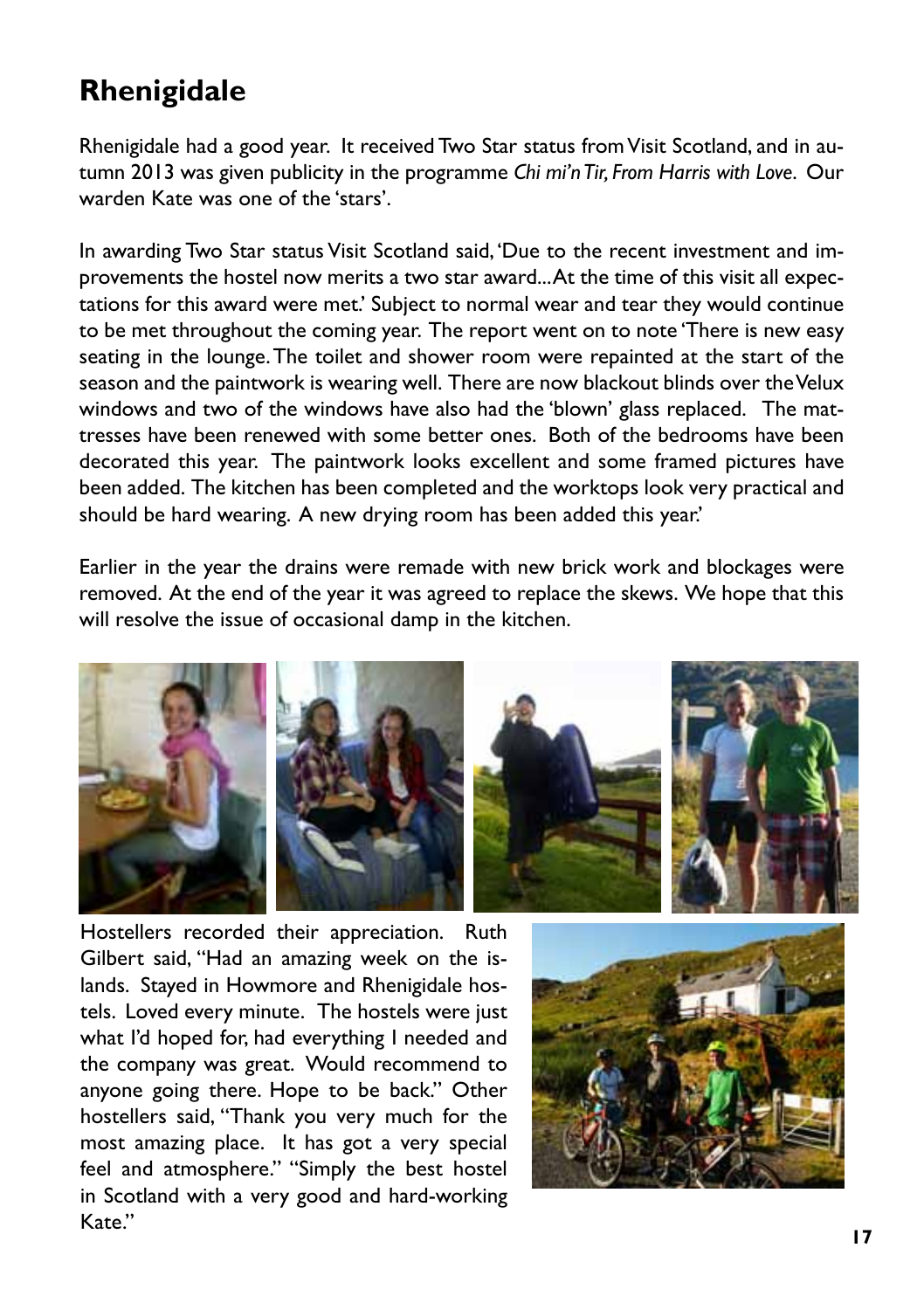## **Volunteers**

Everyone involved at Trust level works as a volunteer, including Trustees. They receive basic travel expenses & receive reimbursement of their hostel overnights, if on Trust business.

The Trustees are very grateful to the many volunteers who give their time to help with the administration and operation of the charity and/or the maintenance of the properties. All Trustees are volunteers who offer their time, talents and skills to the organisation freely. There is plenty to do, so if you would like to help, please get in touch.

The volunteer effort is a vital ingredient in maintaining the unique atmosphere (the 'Gatliff difference') at our hostels. It keeps our overheads and overnight charges down. We are looking for volunteers with drive, time and skills to take ownership of specific projects. So, if you have project management experience, experience of running hostels or even small businesses, or can spend time in the islands, then we can use your skills.

The volunteering opportunities we offer do not only entail doing physical labour at the hostels. There is plenty to do behind the scenes which can be done from member's own homes. All you need is a knowledge of & commitment to the hostels. Whilst it is essential for volunteers to work on their own initiative, it is equally essential that they work within the agreed priorities, policies and budgets set by the Trust. The Trust cannot ask volunteers to carry out electrical, plumbing or gas work at the hostels. These tasks have to be carried out by tradesmen with professional accreditation.

Examples of tasks which volunteers could carry out: organising local signage for a hostel; making sure posters are up on local notice boards; maintaining publicity address lists;

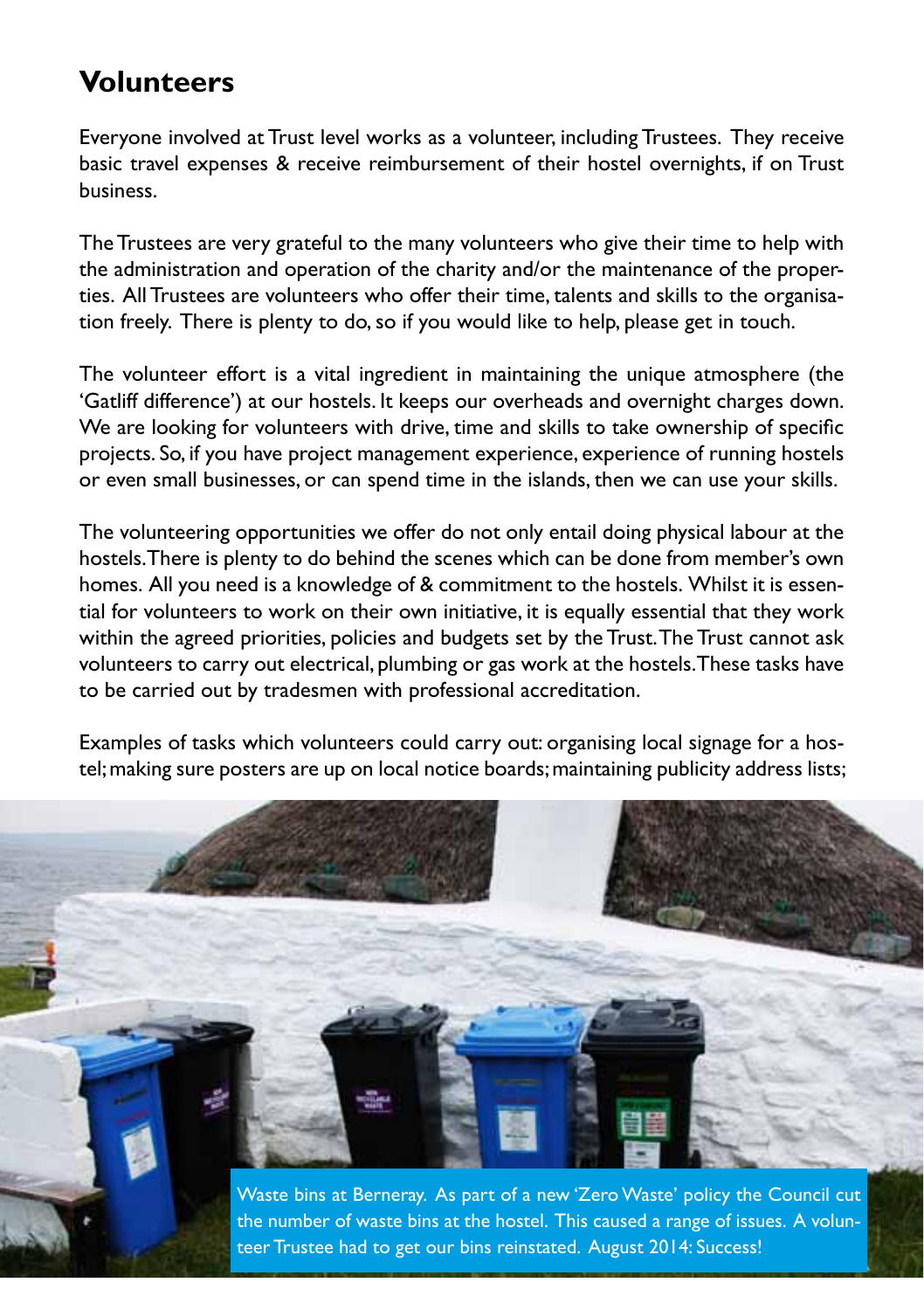running a fund raising appeal; supervising volunteer work parties at the hostels.

These unique hostels with their memorable locations, good facilities and free and easy atmosphere are worth supporting.

Volunteers are invited along to Trustees' meetings. These happen four times a year. If you would like to attend an Executive Committee meeting please contact the Chairman. This will give an opportunity to gain an appreciation of how the Trust is run behind the scenes.

## **What is required of Trustees?**

Trustees need to have time to visit the islands and stay at the hostels. They must also attend meetings and play an active role in the work of the Trust. This can be time consuming but it is a huge privilege to be involved with the hostels and to have the opportunity to continue the work of theTrust. It is always a pleasure to meet hostellers and read, in the hostel house books, about how they have enjoyed their stay in the islands.

We are committed to providing induction and training for new Trustees. This helps them to play a full part in the running of the organisation. New Trustees are supported by the existing Trustees to fully understand their role and responsibilities. We need new trustees to maintain the continuity of our operations, to run projects at the hostels and seek new opportunities. Full details of the operation of the hostels are provided to Trustees.

New Trustees have to commit to supporting the operation of the Trust. We are a volunteer organisation and employ no staff. Consequently any decisions we take have to be carried out by the Trustees themselves. Trustees must act as ambassadors for the hostels. They are collectively responsible for everything that happens at the hostels.



Gas canisters at Berneray. We use gas for cooking at Berneray & Howmore. A Trustee has to take responsiblity for ensuring our gas fittings are inspected on time & that they comply with the relevant offical regulations